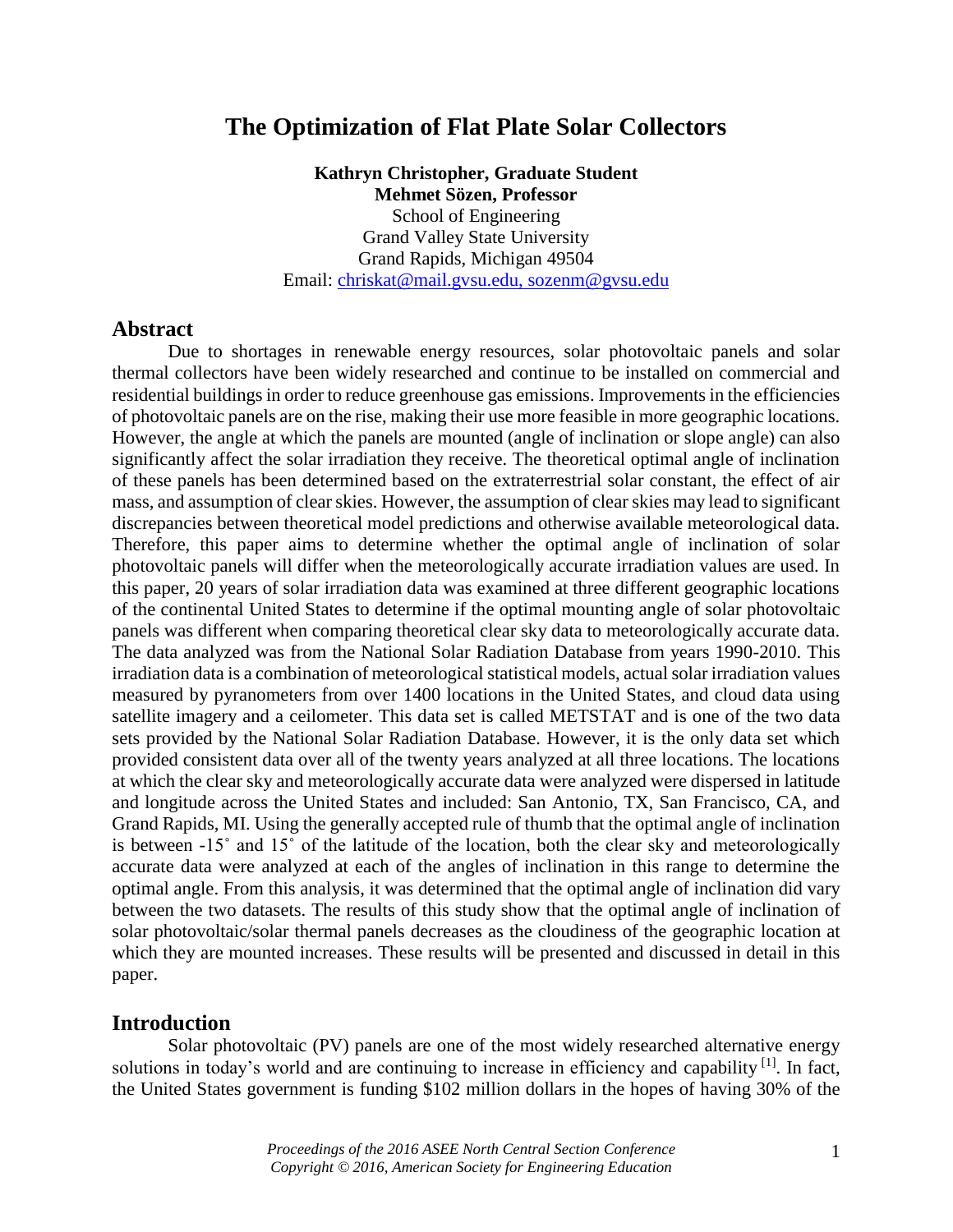electricity used by the US population come from solar energy by  $2050^{2}$ . PV cells convert photons into electricity and have become widely used at both small and large scales in items from watches to space satellites [1]. Flat plate solar cells made from silicon are the most common type of solar panel and are generally mounted at a specific slope facing south in order to be exposed to the maximum amount of irradiation possible  $\left[1\right]$ . This research investigated the differences in the optimal mounting angles (slope) of solar panels at three locations based on data accounting for weather conditions and as separate data set assuming clear skies.

## **Method**

Instead of using a theoretical calculation for the solar irradiation present at each location, data from the National Solar Radiation Database (NSRD) was used for calculations; this data uses a combination of actual measurements, observations, and statistical models to predict the actual, meteorologically accurate, solar irradiation present at that location (as opposed to assuming clear skies)<sup>[1, 3]</sup>. The data used for this research was METSTAT data and was compiled and developed by MetStat Inc. In the early 1990's METSTAT started replacing their manual cloud observations with an automated system called ASOS (Automated Surface Observing System)<sup>[5]</sup>. This model used a ceilometer with a 12,000ft reach in altitude to detect opacity in the atmosphere, however, its resolution and ability was subpar  $[5]$ . In order to compensate for the ASOS system, the Supplemental Cloud Product (SCP) was used in the METSTAT model to record accurate cloud cover<sup>[5]</sup>. The SCP uses satellite imagery to determine the height and opacity of the clouds in order to more accurately estimate irradiation at various locations<sup>[5]</sup>. It should also be noted that hourly uncertainties are present in the data, for example, a cloud cover amount of 50% does not clearly identify whether the sun is fully visible between scattered clouds or if it is entirely blocked by an opaque cloud [5]. While the data is one of the best examples of meteorologically accurate data on the NSRD database, the error in the models that were used were, at times, as high as  $16\%$  [1, 3, 5].

The data compiled represents the irradiation measurements for each hour of each day from years 1990 – 2010. The irradiation for each hour was averaged over the 20 year span. This yielded two columns of useful irradiation data: one comprised of the averaged theoretical clear sky irradiation, and one comprised of the averaged meteorologically accurate irradiation. Averaging the data individually for each hour over a 20 year span gives a good estimate of the amount of irradiation that will be present at each hour during this year.

For each of the three locations evaluated in this study, Grand Rapids, MI, San Francisco, CA, and San Antonio, TX, it was necessary to find the angle of incidence of the beam radiation on the solar panel plane. In order to maximize the output from the solar PV cells, the angle of incidence should be as close to normal as possible, or in other words, its cosine should be as close to 1 as possible. The equation for calculating the cosine of the angle of incidence is below:

$$
cos(\theta) = sin(\delta) sin(\varphi) cos(\beta) - sin(\delta) cos(\varphi) sin(\beta) cos(\gamma) + cos(\delta) cos(\varphi) cos(\beta) cos(\omega) + cos(\delta) sin(\varphi) sin(\beta) cos(\gamma) cos(\omega) + cos(\delta) sin(\beta) sin(\gamma) sin(\omega)
$$

where  $\delta$  is the declination angle,  $\varphi$  is the latitude,  $\omega$  is the hour angle,  $\gamma$  is the azimuth angle, and  $β$  is the slope of the panel <sup>[4]</sup>. In this analysis, it was assumed that the solar PV cells were facing south which would make the solar azimuth angle 0˚. Therefore, the equation can be simplified to the following: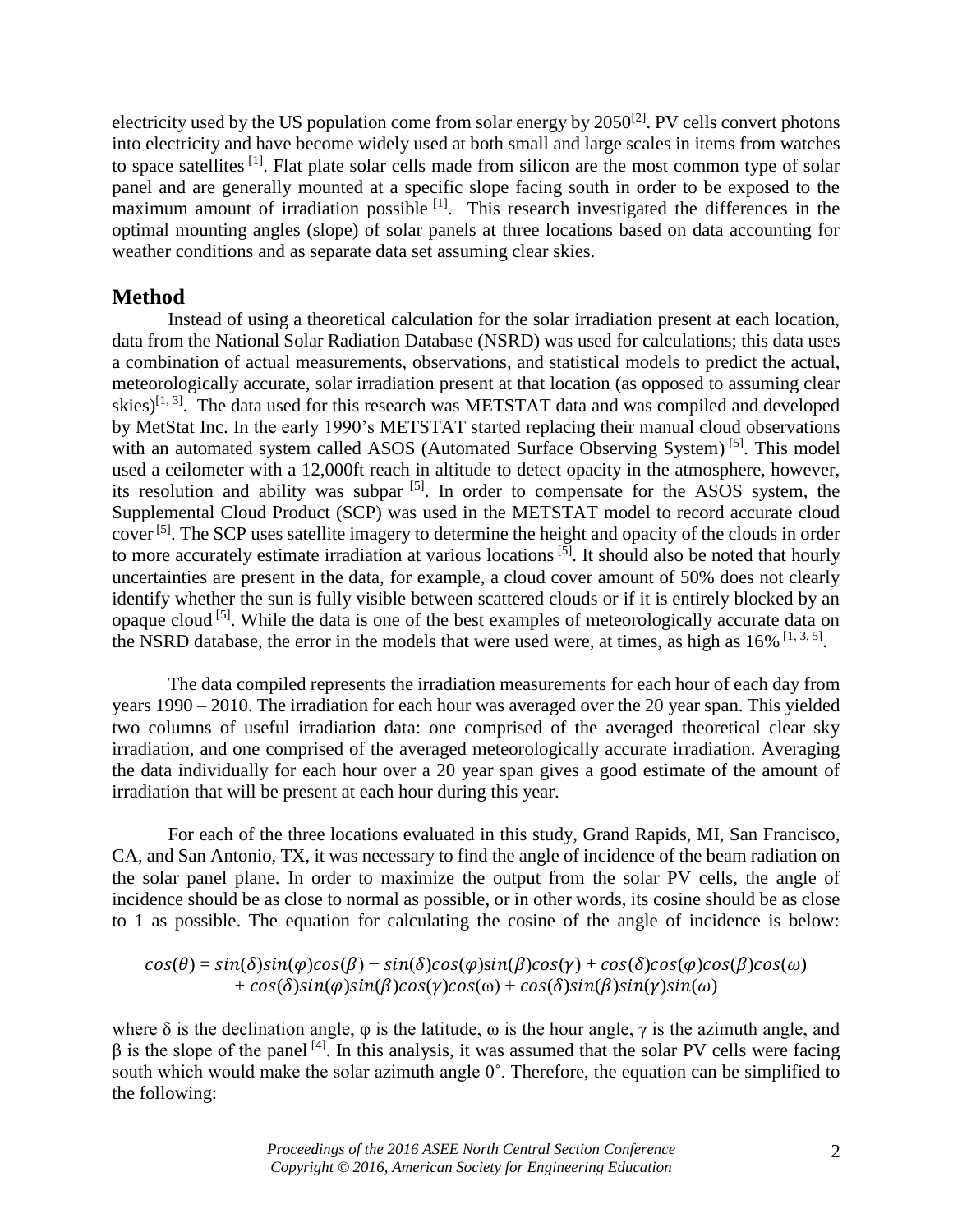$$
cos(\theta) = sin(\delta) sin(\varphi) cos(\beta) - sin(\delta) cos(\varphi) sin(\beta)(1) + cos(\delta) cos(\varphi) cos(\beta) cos(\omega) + cos(\delta) sin(\varphi) sin(\beta)(1) cos(\omega) + 0
$$

The declination angle,  $\delta$ , is the angular position of the sun at solar noon with respect to the plane of the equator<sup>[4]</sup>. This angle varies between -23.45° and 23.45° depending on the time of the year<sup>[4]</sup>. It was assumed that the declination angle was the same for each hour of the same day. The following equation was used for the calculation of declination, where n is the day of the year:

$$
\delta = 23.45^o \sin \left( 360 * \frac{284 + n}{365} \right)
$$

The latitude,  $\varphi$ , varied based on the location of each city. Table 1 shows the angles of latitude and longitude for each city that were considered in this study.

| City              | Latitude $(\varphi)$   Longitude |                 | Reference<br>Longitude |
|-------------------|----------------------------------|-----------------|------------------------|
| Grand Rapids, MI  | $42.96^{\circ}$                  | $85.65^\circ$   | $75^{\circ}$           |
| San Francisco, CA | 37.78°                           | 122.42°         | $120^\circ$            |
| San Antonio, TX   | $29.41^{\circ}$                  | $98.50^{\circ}$ | ۹∩°                    |

Table 1: Latitudes and longitudes for each city considered in this study

The hour angle, ω, was calculated by multiplying the number of hours away from solar noon by 15˚ (the rotation of the Earth per hour). These values are negative before the solar noon (morning) and positive after solar noon (evening). This calculation, however required the conversion of the time given (local time) into solar time and used the data in Table 1. The following equations were used in that conversion, where solar time is:

$$
ST = 4\left( Long_{local} - Long_{Ref} \right) * E
$$

where E, the equation of time, is:

$$
E = 229.2(0.000075 + (0.001868cosB) - (0.032077sinB) - (0.014615cos2B) - (0.04089sin2B))
$$

and B is:

$$
B = (n-1) * \left(\frac{360}{365}\right)
$$

where n is the numbered day of the year<sup>[4]</sup>. Once the variance between the local time and the solar time was determined for each day, the hour angle could be calculated for each hour of that day at each location. Each of these calculations was performed in its own column of the excel spreadsheet.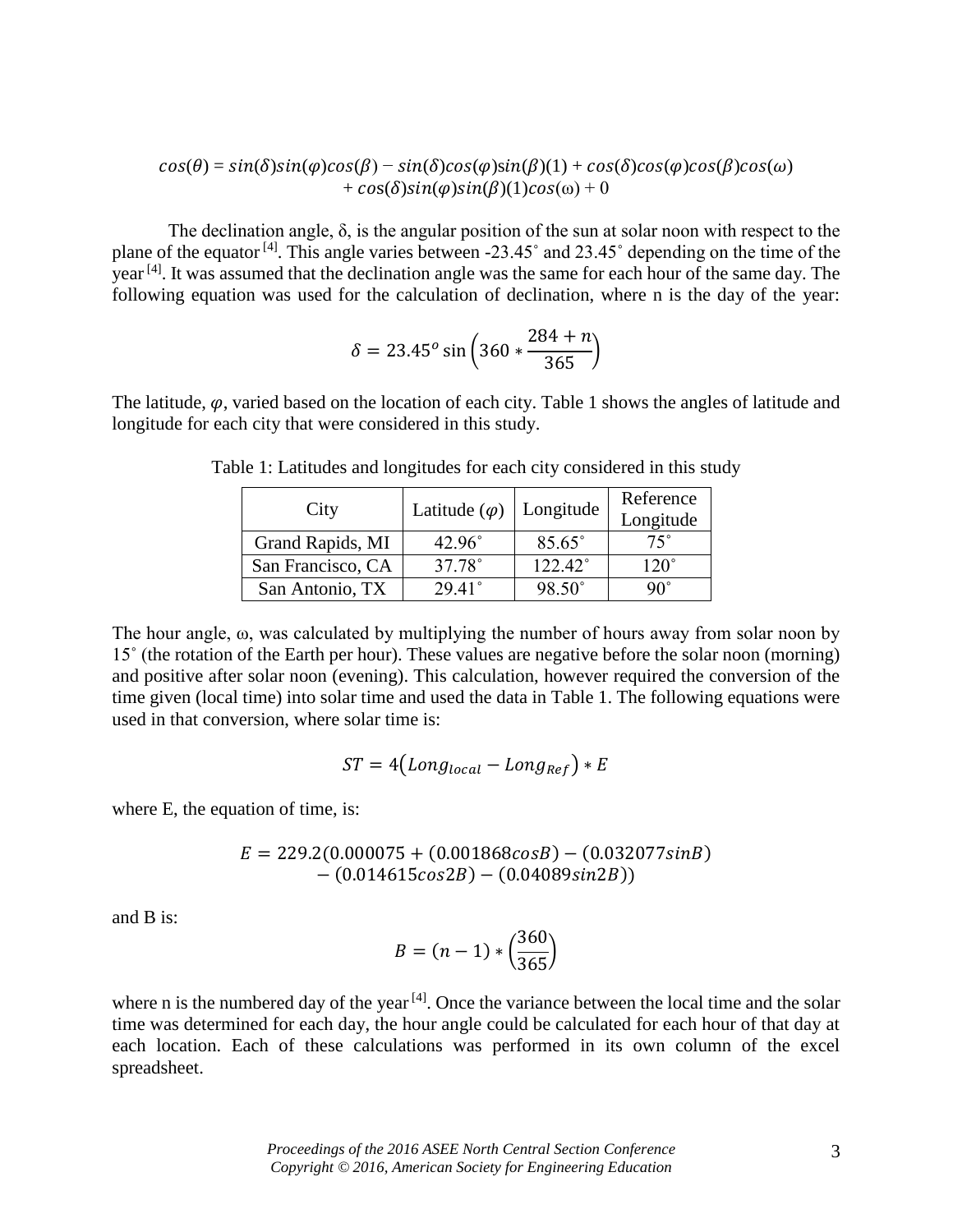The slope angle, β, was then varied between -15˚ and 15˚ within the respective latitude for each location, and the cosine of the angle of incidence was calculated with each of the different slopes <sup>[4]</sup>. The given global radiation was divided by the cosine of the average zenith angle for each hour to get the amount of radiation on a surface normal to the sun. Then this amount was multiplied by the cosine of the angle of incidence to get the total amount of irradiation available at each hour. This process was completed for both the theoretical and meteorologically accurate amount of solar radiation to determine the amount of solar radiation that would be intercepted by the panels at each hour at each location and for each respective angle of slope using the following equation:

$$
I_A = \left(\frac{I_D}{\cos(z)}\right) * \cos(\theta)
$$

where  $I_A$  is the actual irradiation (W/m<sup>2</sup>) incident on the panel at a specific angle and  $I_D$  is the direct irradiation present for that hour  $[4]$ . The irradiation intercepted by the panels for each respective angle of slope was then summed over the entire year and the maximum values for both the theoretical and meteorologically accurate models were recorded.

### **Results and Discussion**

The summed totals of irradiation for the entire year were used to determine the slope at which the solar panels should be placed to give the maximum output. By calculating these totals for various slopes, β, the maximum available energy could be determined for both the theoretical and meteorologically accurate data. The slope angles that intercepted the maximum irradiation for both data sets were different for each data set at each of the three locations. Table 2 shows an example of the data for the slope angle of 28° for Grand Rapids, MI on January 1<sup>st</sup>.

|          |       | uu.uur |            |                         |               |                       |          |             |           |    |                     | <b>ITTIOA OL I</b> |            |            |
|----------|-------|--------|------------|-------------------------|---------------|-----------------------|----------|-------------|-----------|----|---------------------|--------------------|------------|------------|
|          |       |        |            | <b>GIVEN</b>            | DIV ZEN GIVEN |                       | DIV ZEN  |             |           |    |                     |                    |            |            |
| HH:MM    |       | Zenith |            | Glo                     |               | CSKY Glo              |          | declinatio  | hour      |    | (latitude B (beta - |                    | I - Clear  | I - Cloudy |
| (LST)    |       | (deg)  | Cos ZEN    | If Whim <sup>2</sup> 21 |               | (Whim <sup>22</sup> ) |          | n           | angle     |    | slope)              | $Cos \theta$       | [W/m2]     | (Włm2)     |
| 1:00     | 1.001 | 99     | $-0.15643$ | n                       | ۵             | 0                     | n.       | $-23.01164$ | $-176.37$ | 43 | 28                  | $-0.98845$         |            |            |
| 2:00     | 2.00  | 99     | $-0.15643$ | ۵                       | 0             | ۵                     | 0        | $-23.01164$ | $-161.37$ | 43 | 28                  | $-0.94363$         |            | n          |
| 3:00     | 3.00  | 99     | $-0.15643$ | ۵                       | 0             | ۵                     |          | $-23.01164$ | $-146.37$ | 43 | 28                  | $-0.84141$         |            |            |
| 4:00     | 4.00  | 99     | $-0.15643$ |                         | 0             | 0                     |          | $-23.01164$ | $-131.37$ | 43 | 28                  | $-0.68873$         | 0          |            |
| 5:00     | 5.00  | 99     | $-0.15643$ | 0                       | 0             | 0                     | n.       | $-23.01164$ | $-116.37$ | 43 | 28                  | $-0.49601$         |            | Ω          |
| 6:00     | 6.00  | 99     | $-0.15643$ | Ω                       | ٥             | 0                     |          | $-23.01164$ | $-101.37$ | 43 | 28                  | $-0.27639$         |            |            |
| 7:00     | 7.00  | 99     | $-0.15643$ |                         | ٥             | 0                     |          | $-23.01164$ | $-86.37$  | 43 | 28                  | $-0.04483$         |            |            |
| 8:00     | 8.00  | 99     | $-0.15643$ | n                       | Ō             | n                     | ۵        | $-23.01164$ | $-71.37$  | 43 | 28                  | 0.182896           |            |            |
| 9:00     | 9.00  | 86.9   | 0.054079   | 12.35                   | 228.37        | 19.4                  | 358.7357 | $-23.01164$ | $-56.37$  | 43 | 28                  | 0.391261           | 140.359192 | 89.352372  |
| 10:00    | 10.00 | 79.72  | 0.178459   | 72.55                   | 406.536       | 129.25                | 724.257  | $-23.01164$ | $-41.37$  | 43 | 28                  | 0.566066           | 409.977565 | 230.12667  |
| 11:00    | 11.00 | 72.905 | 0.293957   | 136.95                  | 465.885       | 253.4                 | 862.0311 | $-23.01164$ | $-26.37$  | 43 | 28                  | 0.695401           | 599.456955 | 323.97644  |
| 12:00    | 12.00 | 68.2   | 0.371368   | 179.3                   | 482.81        | 345.55                | 930.4791 | $-23.01164$ | $-11.37$  | 43 | 28                  | 0.770449           | 716.886986 | 371.98043  |
| 13:00    | 13.00 | 66.05  | 0.405939   | 191.65                  | 472.115       | 388.15                | 956.1775 | $-23.01164$ | 3.63      | 43 | 28                  | 0.786098           | 751.649377 | 371.1287   |
| 14:00    | 14.00 | 66.725 | 0.395145   | 172                     | 435.284       | 374.35                | 947.3744 | $-23.01164$ | 18.63     | 43 | 28                  | 0.741281           | 702.270317 | 322.66728  |
| 15:00    | 15.00 | 70.155 | 0.339477   | 156.6                   | 461.298       | 306.9                 | 904.0383 | $-23.01164$ | 33.63     | 43 | 28                  | 0.639051           | 577.72657  | 294.79303  |
| 16:00    | 16.00 | 75.95  | 0.242769   | 116.4                   | 479.469       | 196.2                 | 808.1772 | $-23.01164$ | 48.63     | 43 | 28                  | 0.486376           | 393.078049 | 233.20227  |
| 17:00    | 17.00 | 83.545 | 0.112423   | 39.2                    | 348.684       | 69.35                 | 616.8676 | $-23.01164$ | 63.63     | 43 | 28                  | 0.29366            | 181.149563 | 102.39456  |
| 18:00    | 18.00 | 88.88  | 0.019546   | 1.15                    | 58.8342       | 15                    | 76.74031 | $-23.01164$ | 78.63     | 43 | 28                  | 0.074037           | 5.6816326  | 4.3559183  |
| 19:00    | 19.00 | 99     | $-0.15643$ | 0                       | 0             | 0                     | n        | $-23.01164$ | 93.63     | 43 | 28                  | $-0.15753$         |            |            |
| 20:00    | 20.00 | 99     | $-0.15643$ | ۵                       | 0             | 0                     | 0        | $-23.01164$ | 108.63    | 43 | 28                  | $-0.38525$         |            | n          |
| 21:00    | 21.00 | 99     | $-0.15643$ | n                       | 0             | 0                     |          | $-23.01164$ | 123.63    | 43 | 28                  | $-0.59361$         |            |            |
| 22:00    | 22.00 | 99     | $-0.15643$ | Ω                       | 0             | 0                     |          | $-23.01164$ | 138.63    | 43 | 28                  | $-0.76842$         | 0.         |            |
| 23:00    | 23.00 | 99     | $-0.15643$ | 0                       | 0             | 0                     | n.       | $-23.01164$ | 153.63    | 43 | 28                  | $-0.89775$         |            | n          |
| 24:00:00 | 24.00 | 99     | $-0.15643$ | n                       | Ō             | 0                     | n.       | $-23.01164$ | 168.63    | 43 | 28                  | $-0.9728$          |            | Ω          |

Table 2: The input data for the angle of incidence calculation and the irradiation values for hours 1-24 on January  $1<sup>st</sup>$  in Grand Rapids, MI

The same calculation was completed for all of the slope angles, β, for every hour of the year to determine which angles yielded the highest harnessable amount of solar energy for both the "clear" and "cloudy" sky data. Due to the fact that the irradiation was integrated over each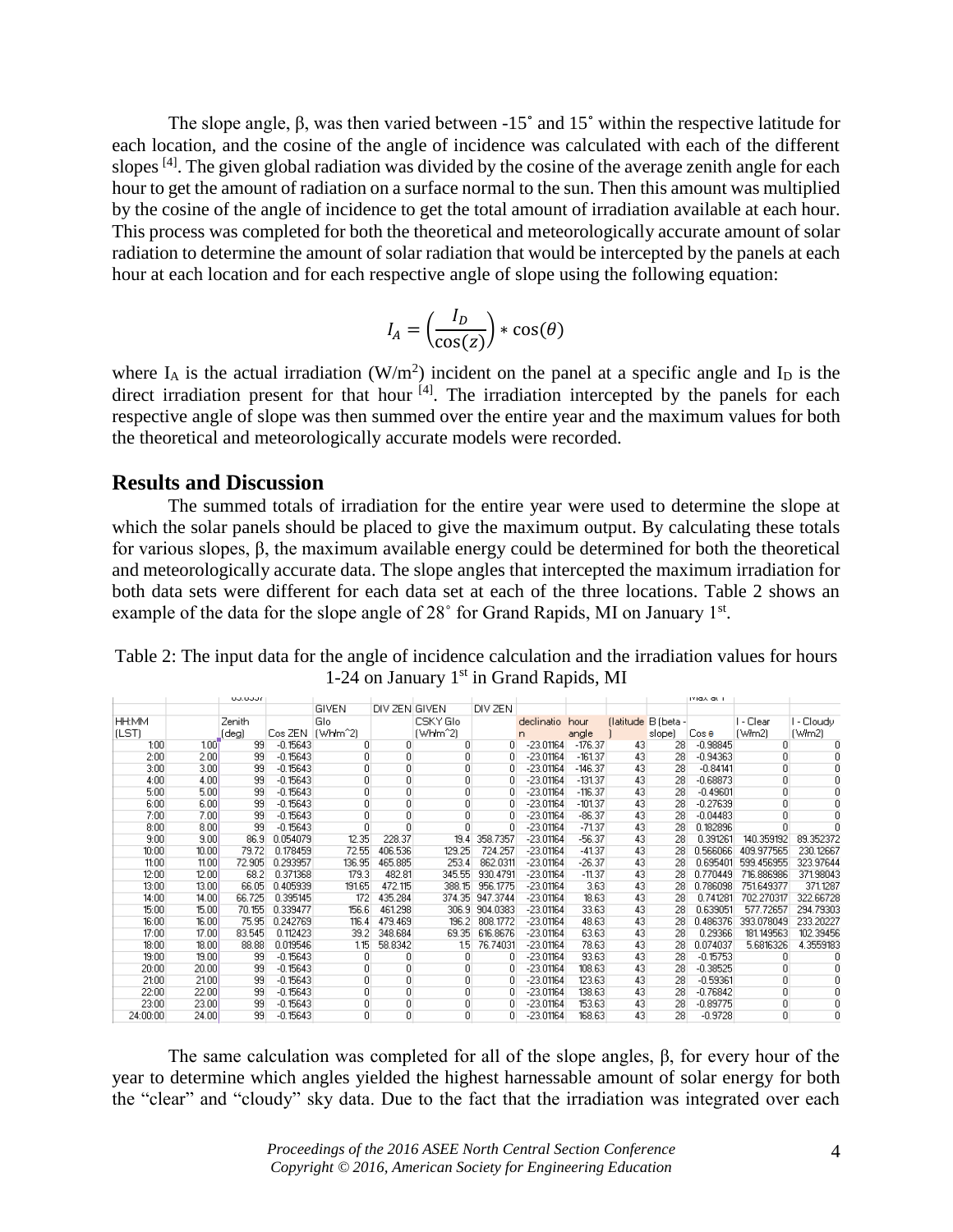hour, the irradiation units become  $Wh/m^2$ . For Grand Rapids, MI it was determined that a 38.25 $^{\circ}$ slope gave the best outcome when considering the clear sky data, but a 35˚ slope gave the best outcome when considering the cloudy sky data. Figures 1, 2, and 3 illustrate the total yearly irradiance for each of the angles considered for both clear and cloudy sky data in Grand Rapids, MI.



Figure 1: Yearly irradiation based on clear sky data for multiple slope angles in Grand Rapids



Figure 2: Yearly irradiation based on cloudy sky data for multiple slope angles in Grand Rapids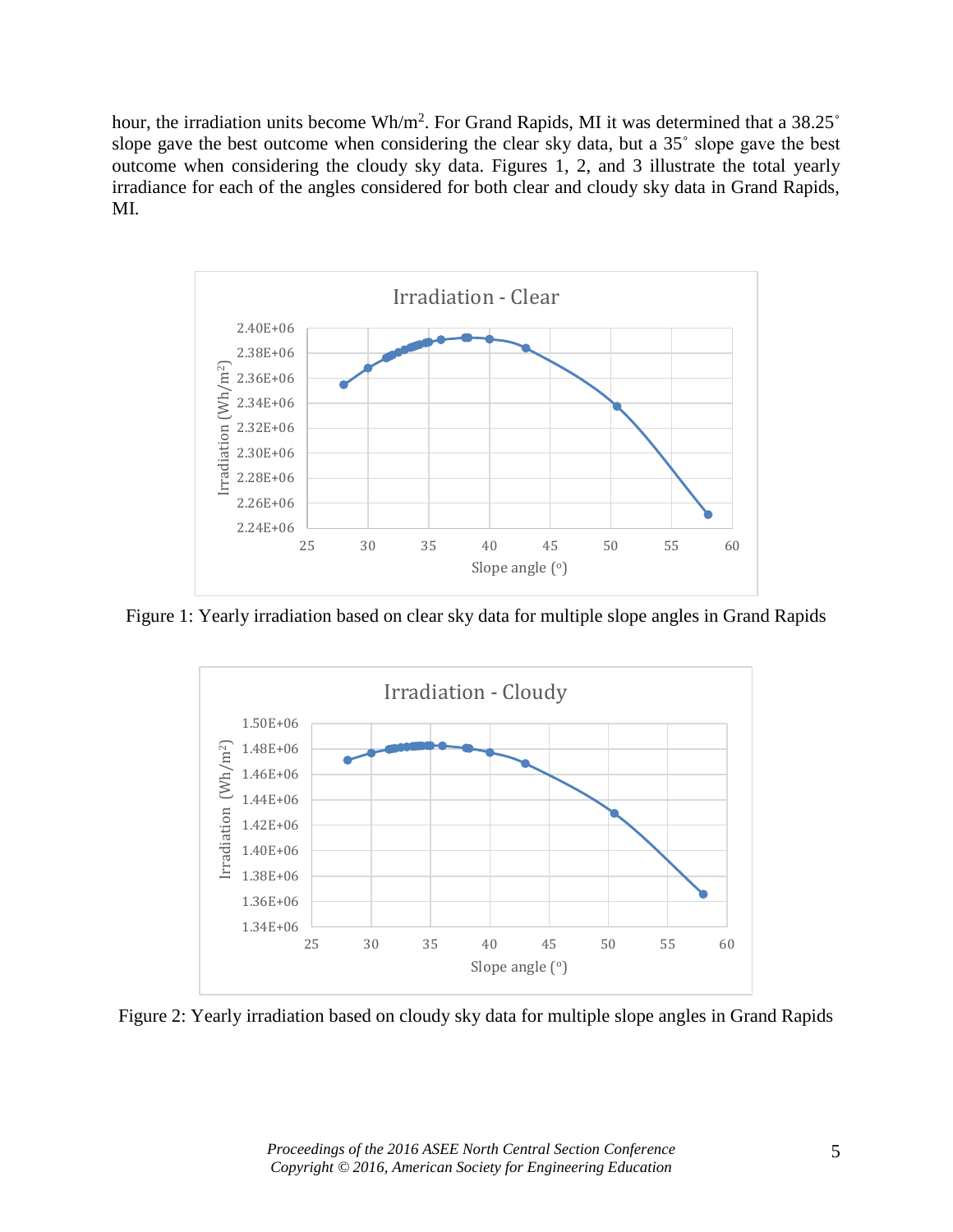

Figure 3: Yearly irradiation for both clear and cloudy sky data for multiple slope angles in Grand Rapids

Figure 1 shows that the maximum yearly irradiation using clear sky data is 2,392,530 Wh/m<sup>2</sup> while Figure 2 shows the maximum yearly irradiation using cloudy sky data is 1,482,681  $Wh/m<sup>2</sup>$ . On average, the meteorologically accurate irradiation data was approximately 61.5% of the clear sky irradiation values for Grand Rapids. This process was repeated for San Francisco, CA and San Antonio, TX. Figures 4, 5, and 6 show the clear and cloudy sky irradiation present in San Francisco, CA. The maximum irradiation occurred at a slope of 33.75˚ for clear sky data and 32.5˚ for the cloudy sky data.



Figure 4: Yearly irradiation based on clear sky data for multiple slope angles in San Francisco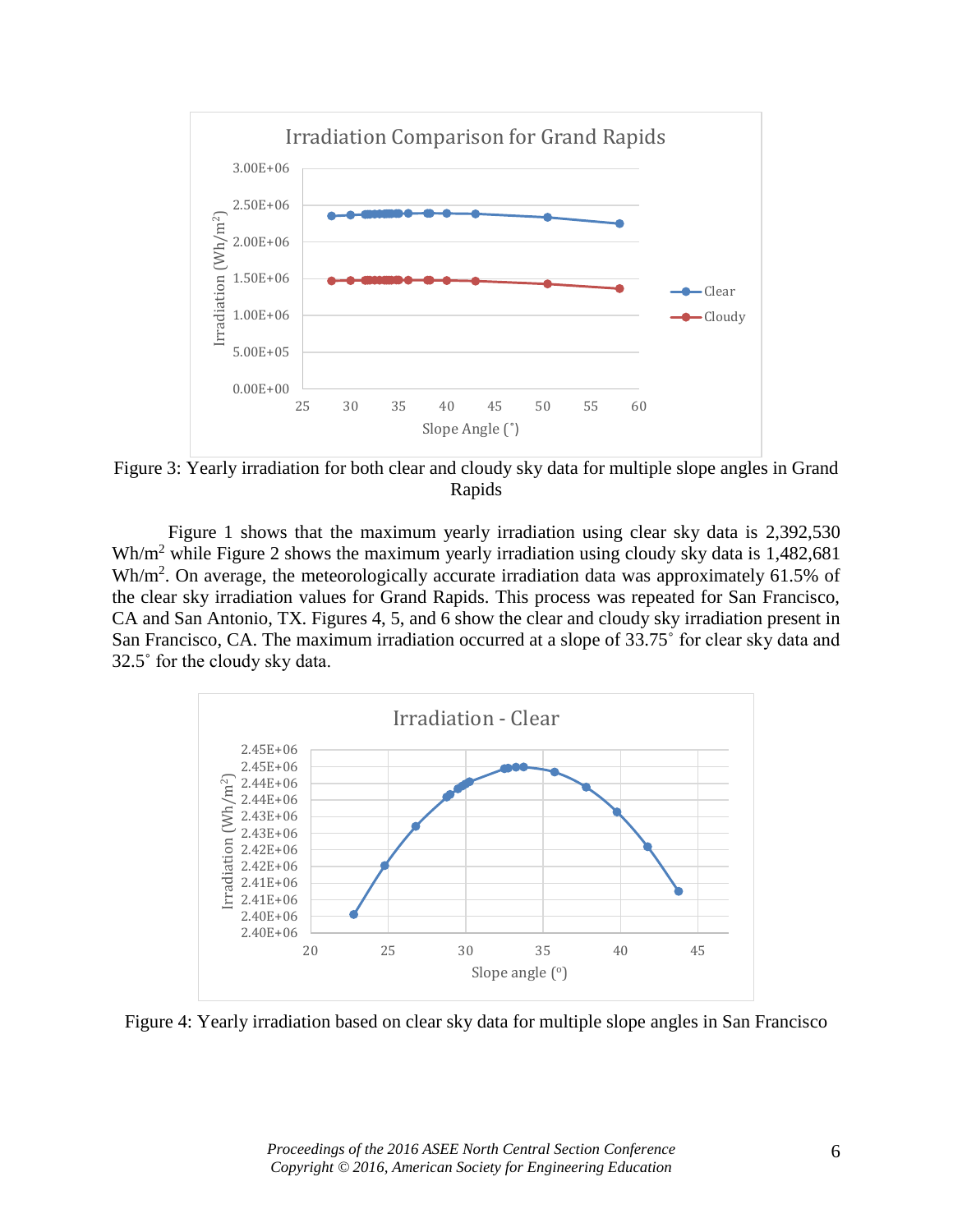

Figure 5: Yearly irradiation based on cloudy sky data for multiple slope angles in San Francisco



Figure 6: Yearly irradiation for both clear and cloudy sky data for multiple slope angles in San Francisco

These figures show that the maximum yearly irradiation using clear sky data is  $2,444,939 \text{ Wh/m}^2$ and the maximum yearly irradiation using cloudy sky data is  $1,893,378$  Wh/m<sup>2</sup>. On average, the meteorologically accurate irradiation data was approximately 77.4% of the clear sky irradiation values for San Francisco. Figures 7, 8, and 9 show the clear and cloudy sky irradiation present in San Antonio, TX. The maximum irradiation occurred at a slope of 27.25˚ for clear sky data and 26˚ for the cloudy sky data. On average, the cloudy sky data was 70.4% of the clear sky data in San Antonio.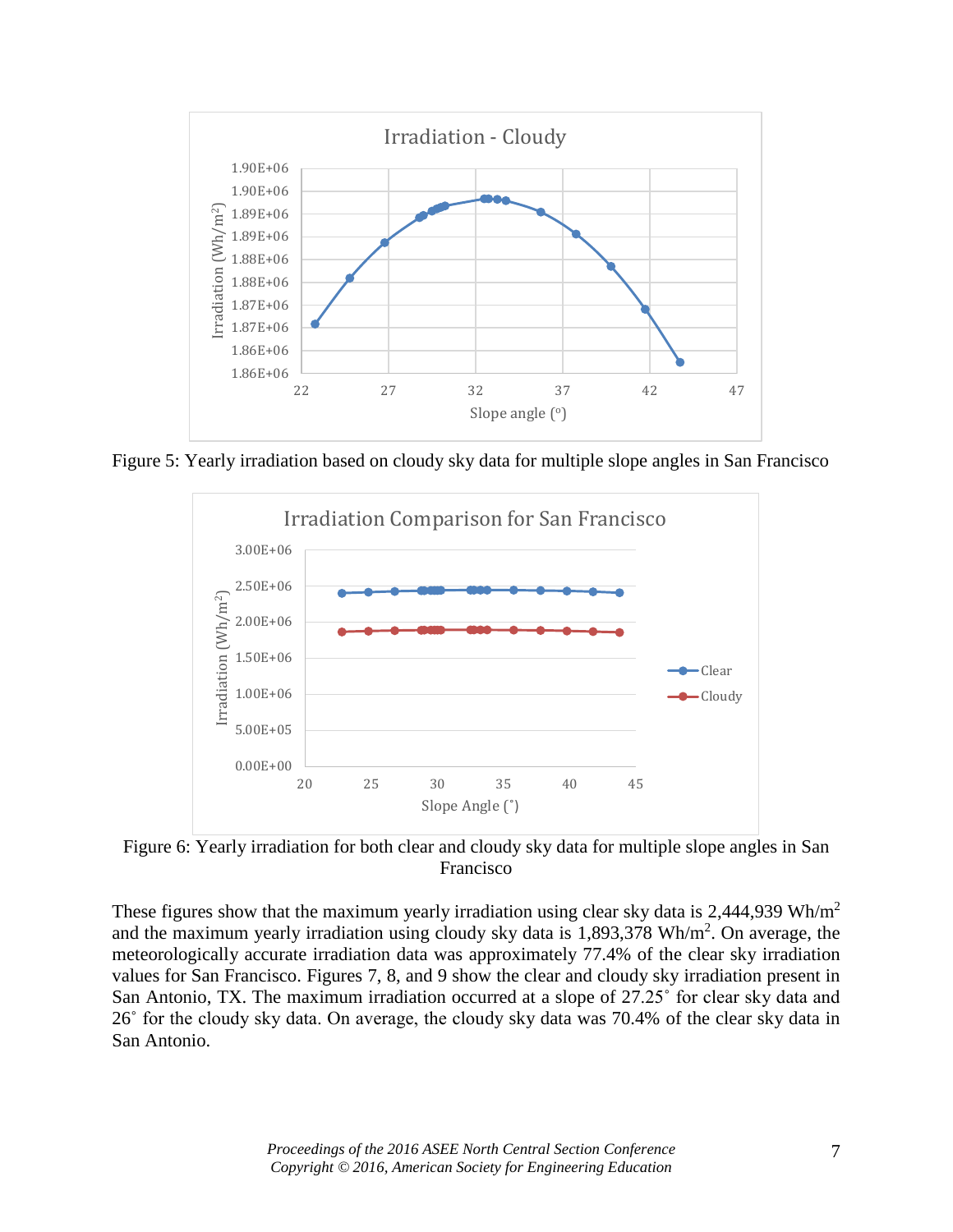

Figure 7: Yearly irradiation based on clear sky data for multiple slope angles in San Antonio



Figure 8: Yearly irradiation based on cloudy sky data for multiple slope angles in San Antonio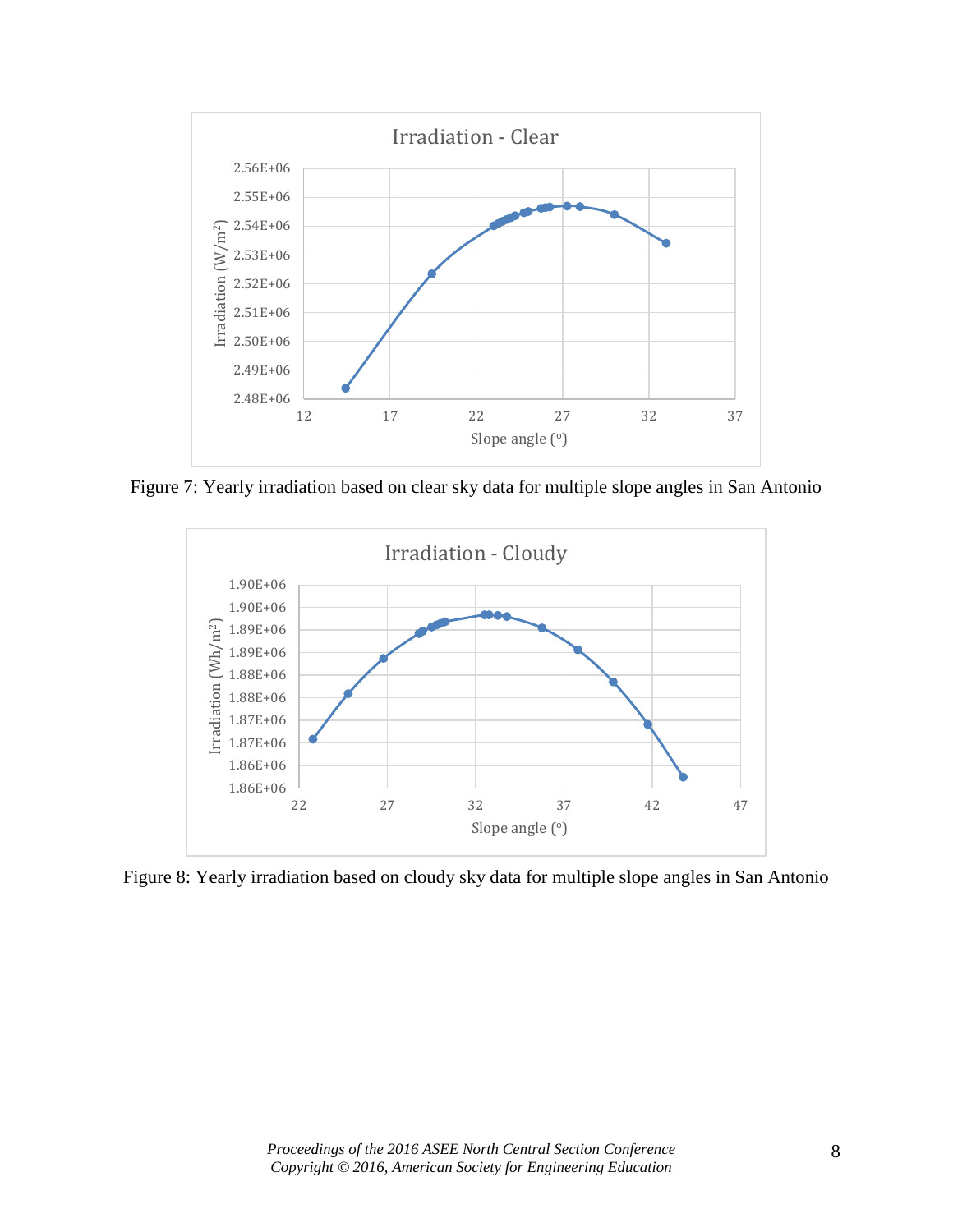

Figure 9: Yearly irradiation for both clear and cloudy sky data for multiple slope angles in San Antonio

These figures show that the maximum yearly irradiation using clear sky data is  $2,547,039 \text{ Wh/m}^2$ and the maximum yearly irradiation using cloudy sky data is  $1,770,386$  Wh/m<sup>2</sup>. When comparing the data, the closest values of cloudy and clear sky data were found in San Francisco where the cloudy sky data was 77.4% of the clear sky data. The highest output using clear sky estimates was in San Antonio, and the highest output using cloudy sky estimates was in San Francisco. Table 3 summarizes the data and shows the optimal angles for each location while Figures 10 and 11 show a comparison of the irradiation among the three cities.

|                                                                            | Grand Rapids, | San Francisco, | San Antonio, |
|----------------------------------------------------------------------------|---------------|----------------|--------------|
|                                                                            | MI            | <b>CA</b>      | <b>TX</b>    |
| Latitude $(°)$                                                             | 44.69         | 37.78          | 29.41        |
| Max. Yearly Irradiation - Clear (Wh/m <sup>2</sup> )                       | 2,392,530     | 2,444,939      | 2,547,039    |
| Max. Yearly Irradiation - Cloudy<br>$(Wh/m^2)$                             | 1,482,681     | 1,893,378      | 1,770,386    |
| Total Cloudy Irradiation as a Percentage<br>of Total Clear Irradiation (%) | 61.9          | 77.4           | 69.5         |
| Optimal Slope Angle - Clear (°)                                            | 38.25         | 33.75          | 27.25        |
| Optimal Slope Angle - Cloudy (°)                                           | 35.0          | 32.5           | 26.0         |
| Difference in Angle (°)                                                    | 3.25          | 1.25           | 1.25         |

Table 3: Summary of findings for each city respectively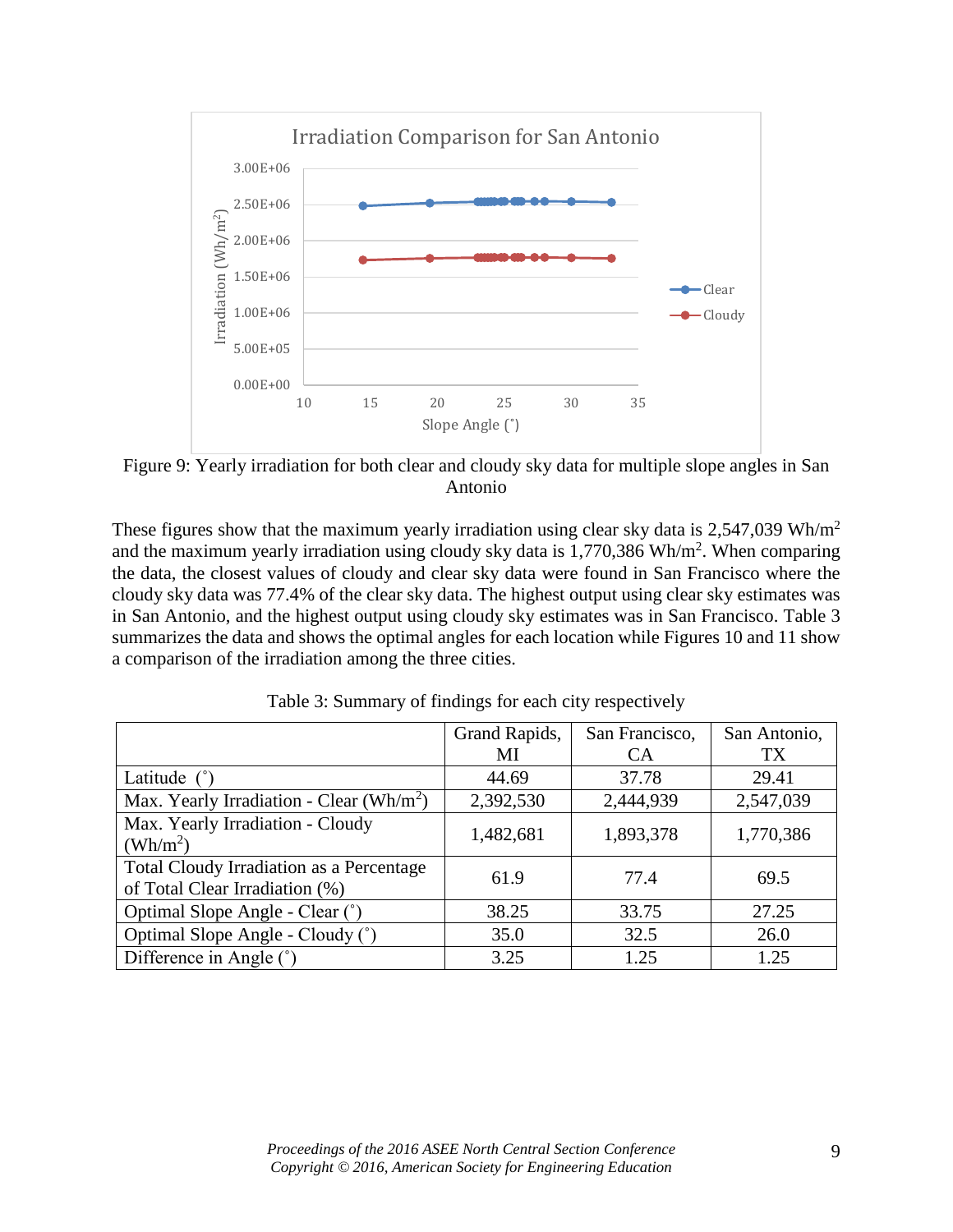

Figure 10: Maximum yearly irradiation comparison among the three cities



Figure 11: Irradiation comparison between all three cities over the entire span of slope angles

The values for the irradiation on the surface of the solar panels at each location are not surprising. For the clear sky data, the irradiation incident on the surface increased as the latitude of the location decreased. Additionally, when accounting for cloudy sky data, the irradiation present on the surface of a solar panel in Grand Rapids was significantly less due to the cloudy weather. When considering cloudy sky data, San Francisco and San Antonio had very similar solar irradiation present on the surface of the solar panels due to its mild climate and few storms.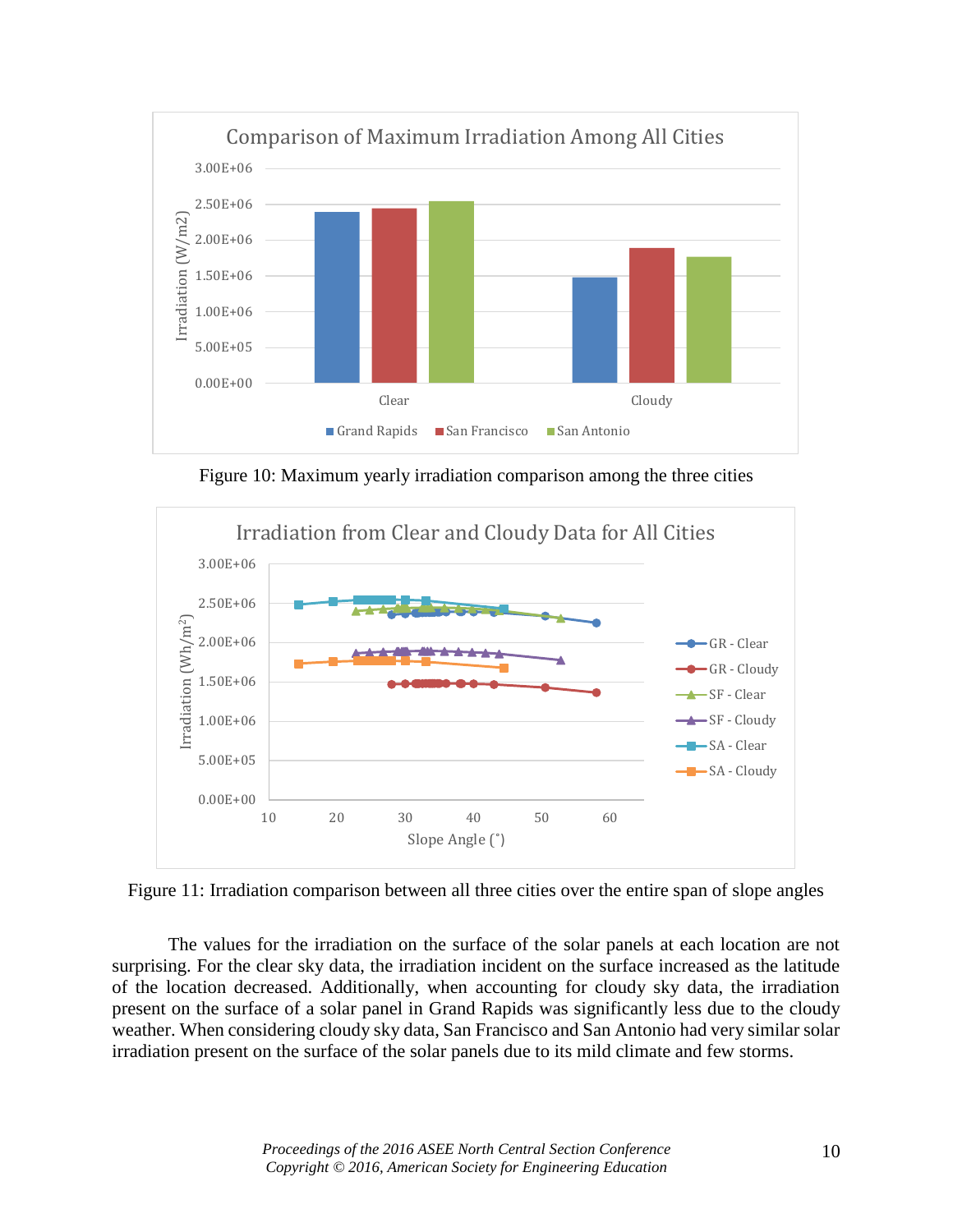The difference in the optimal slope angle for the solar panels when considering the cloudy versus the clear sky data is likely due to the decrease in direct irradiation and the increase in diffuse irradiation. As the direct radiation scatters in the atmosphere due to clouds it does not shine on the solar panel at the same angle as it would with no clouds present. Due to the fact that Grand Rapids has many more cloudy days than San Francisco or San Antonio accounts for the larger discrepancy between the optimal angles for clear or cloudy sky data.

The typical mounting fixture for a fixed solar panel can either remain stationary at all times or involve a manual, step-based adjustment system that allows for the slope angle to be adjusted several times a year. After a review of many commercial and residential mounting systems, the increments by which the slope angle could be adjusted varied between 1˚ and 10˚ with most mounting systems having 5° adjustable increments  $[6, 7]$ . For a fixed panel system even a 5° misalignment would decrease the energy output by a rather insignificant amount [6]. While the accuracy of the slope angle matters significantly in some solar PV applications (i.e. concentrating photovoltaics) the discrepancy between the mounting angle between clear and cloudy sky data in a fixed plane solar PV application is generally not significant.

Both sets of irradiation values were also compared to theoretical calculations with clear sky assumptions that were previously carried out at GVSU. The optimal slopes for flat plate solar PV panels were calculated using theoretical calculations with extraterrestrial irradiation and air mass [6]. The optimal slope of the flat plate solar panels (south facing surface) were determined for several latitudes including the latitude of Grand Rapids<sup>[8]</sup>. Based on the previous research (theoretical data only), the optimum angle for a solar PV collector is 37˚ and the yearly irradiation is 1778.4 kWh/m<sup>2 [8]</sup>. However, using the clear sky data from the METSTAT model, the optimum angle for a solar PV collector is  $38.25^{\circ}$  with a yearly irradiation of  $2392.5 \text{ kWh/m}^2$ . Additionally, based on the meteorologically accurate data from this analysis, the optimum slope angle for Grand Rapids is  $35.0^{\circ}$  and the yearly irradiation is  $1482.7 \text{ kWh/m}^2$ . The discrepancies between the optimal angle and yearly radiation are most likely due to the fact that the METSTAT data is a model for global irradiation (diffuse and direct) while the theoretical calculation only considers direct radiation. Tables 4 and 5 show the results from previous research and a summarization of this research respectively.

|                          | South Facing Surface |                                 |  |  |
|--------------------------|----------------------|---------------------------------|--|--|
| Latitude $({}^{\circ}N)$ |                      | <b>Yearly Irradiation Value</b> |  |  |
|                          | Optimal Slope (°)    | at Optimal Slope                |  |  |
|                          |                      | $(kWh/m^2)$                     |  |  |
|                          |                      | 2105.4                          |  |  |
| 20                       | 18                   | 2041.9                          |  |  |
|                          |                      | 1778.4                          |  |  |

Table 4: Optimal slope and yearly irradiation values for a flat plate ("South facing surface") and single axis tracking solar PV plate [8]